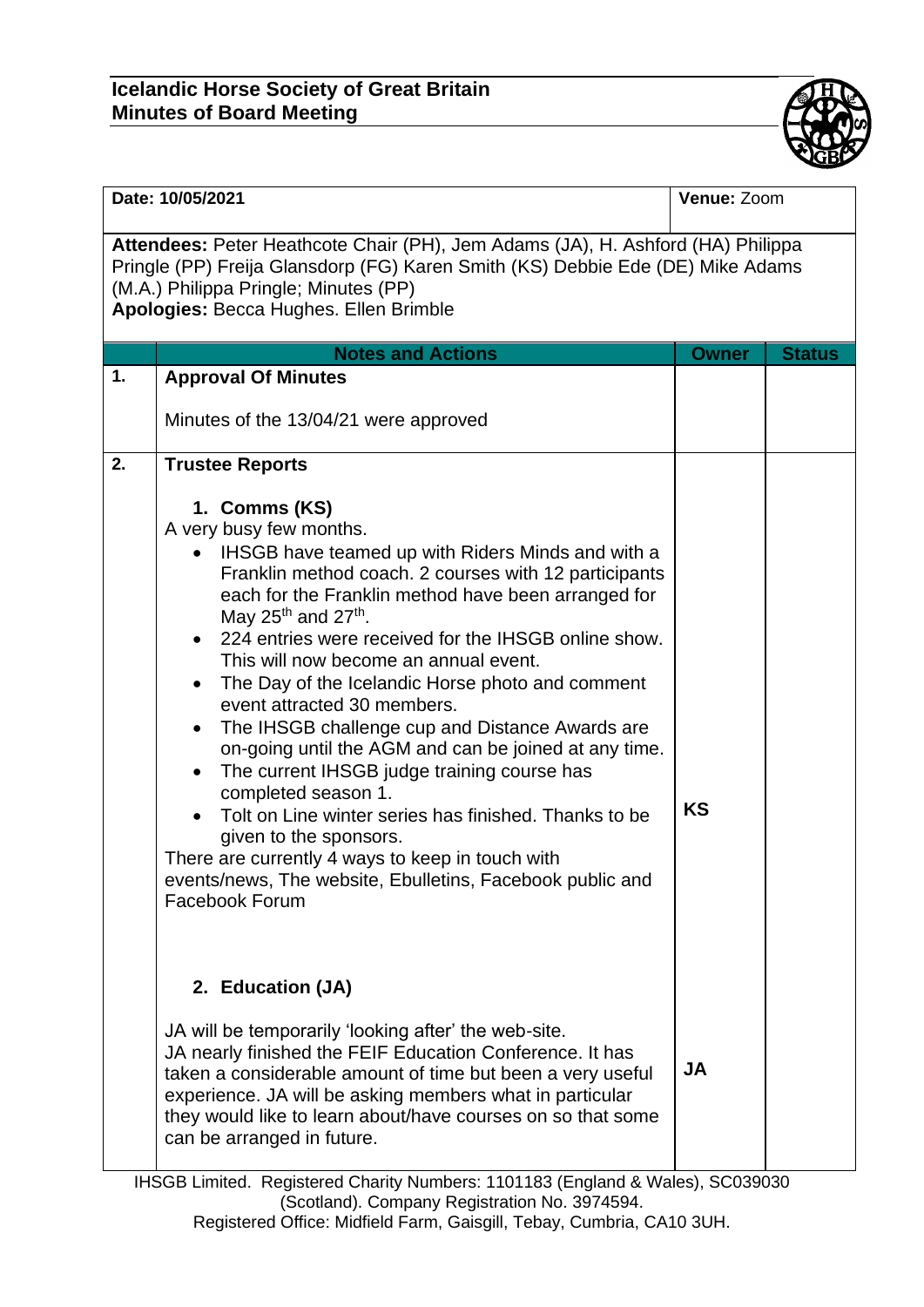

| 3. Sport (MA)<br>There has been a good take up for the Winter series<br>of TOLT on LINE with approximately 60 entries<br>submitted. Thanks to JA and Andrew Nickalls for<br>their help in collating results. A list of winners in 1st,<br>2nd and 3 <sup>rd</sup> places will be announced soon via social<br>media.<br>The Summer Show and British Championships is<br>$\bullet$<br>currently taking up a lot of time. Likely that one judge<br>from Iceland will be unable to come so committee<br>looking at options.<br>World Championships have been cancelled this year<br>$\bullet$<br>so the focus will change to the Mid-European<br>Championships in 2022. This also gives opportunities<br>for those riders wishing to compete in group classes<br>so could encourage more riders.<br>The Chair has been in contact with the Ambassador<br>$\bullet$<br>for Iceland in the UK who will be attending the<br>Summer Show during one of the days.<br>FEIF have arranged a Zoom meeting to discuss the<br>$\bullet$<br>cancellation of the World Championships. PH to<br>arrange for MA to 'attend' this, | <b>MA</b><br><b>PH</b><br><b>PH</b> |
|------------------------------------------------------------------------------------------------------------------------------------------------------------------------------------------------------------------------------------------------------------------------------------------------------------------------------------------------------------------------------------------------------------------------------------------------------------------------------------------------------------------------------------------------------------------------------------------------------------------------------------------------------------------------------------------------------------------------------------------------------------------------------------------------------------------------------------------------------------------------------------------------------------------------------------------------------------------------------------------------------------------------------------------------------------------------------------------------------------------|-------------------------------------|
| 4. Stud Book (FG)<br>FG has been very busy since November with the normal<br>slowdown in the Spring not happening this year. As a result<br>some (non passport) tasks may be channelled towards<br>Breeding where they could 'fit' well.                                                                                                                                                                                                                                                                                                                                                                                                                                                                                                                                                                                                                                                                                                                                                                                                                                                                         |                                     |
| 5. Secretarial (DE)<br>• The new edition of Sleipnir is now in Trustee inboxes.<br>All happy with the format so it is ready to be sent to<br>members.<br>All agreed to give recognition to outgoing Sleipnir<br>$\bullet$<br>editor after several years of work.<br>Deadlines for Sleipnir editions and articles etc for it<br>$\bullet$<br>need to be set in advance.                                                                                                                                                                                                                                                                                                                                                                                                                                                                                                                                                                                                                                                                                                                                           | <b>DE</b>                           |
| 6. Membership (HA)                                                                                                                                                                                                                                                                                                                                                                                                                                                                                                                                                                                                                                                                                                                                                                                                                                                                                                                                                                                                                                                                                               |                                     |
| 2 new members in the last month.                                                                                                                                                                                                                                                                                                                                                                                                                                                                                                                                                                                                                                                                                                                                                                                                                                                                                                                                                                                                                                                                                 |                                     |
| 7. Chair (PH)                                                                                                                                                                                                                                                                                                                                                                                                                                                                                                                                                                                                                                                                                                                                                                                                                                                                                                                                                                                                                                                                                                    |                                     |

IHSGB Limited. Registered Charity Numbers: 1101183 (England & Wales), SC039030 (Scotland). Company Registration No. 3974594. Registered Office: Midfield Farm, Gaisgill, Tebay, Cumbria, CA10 3UH.